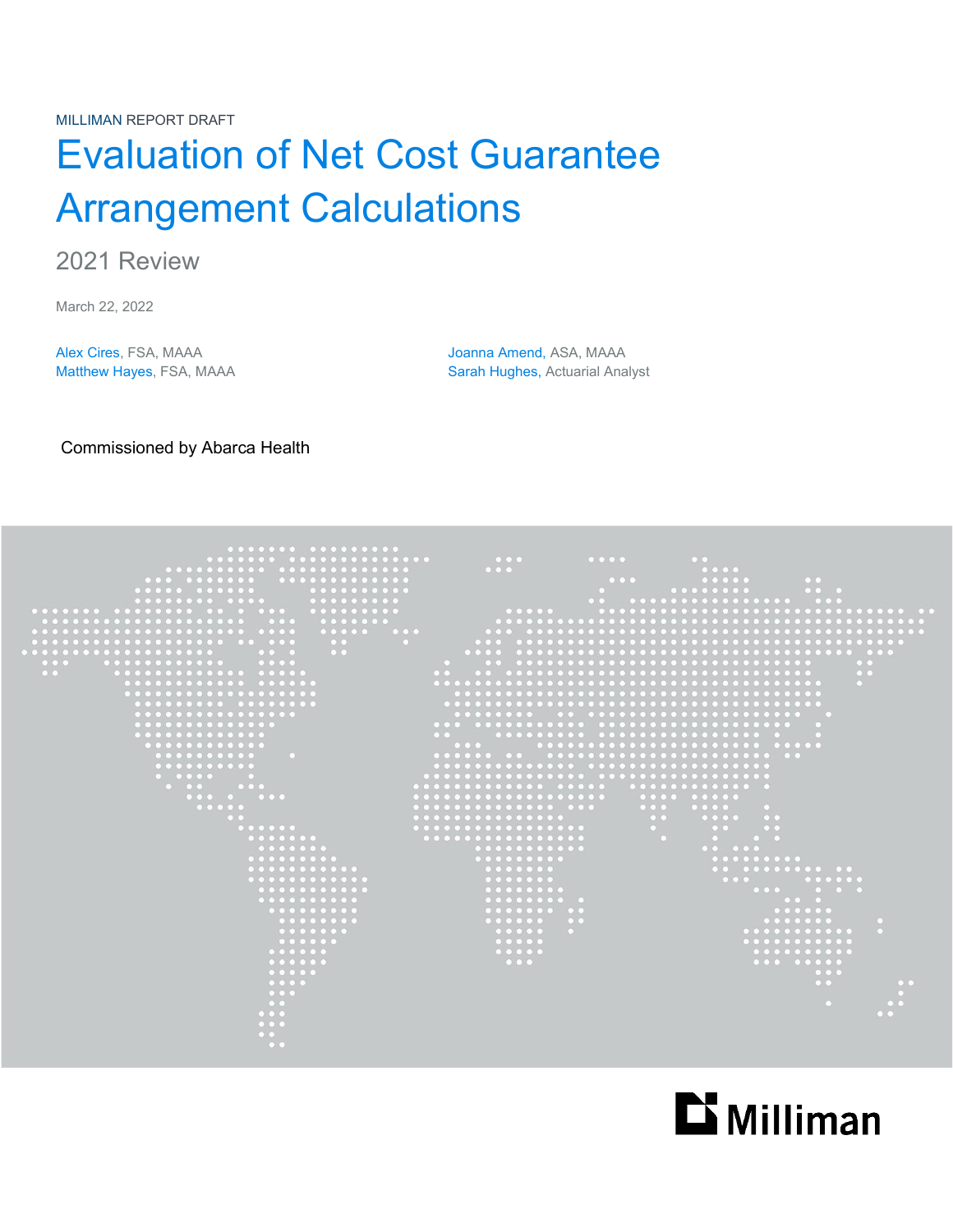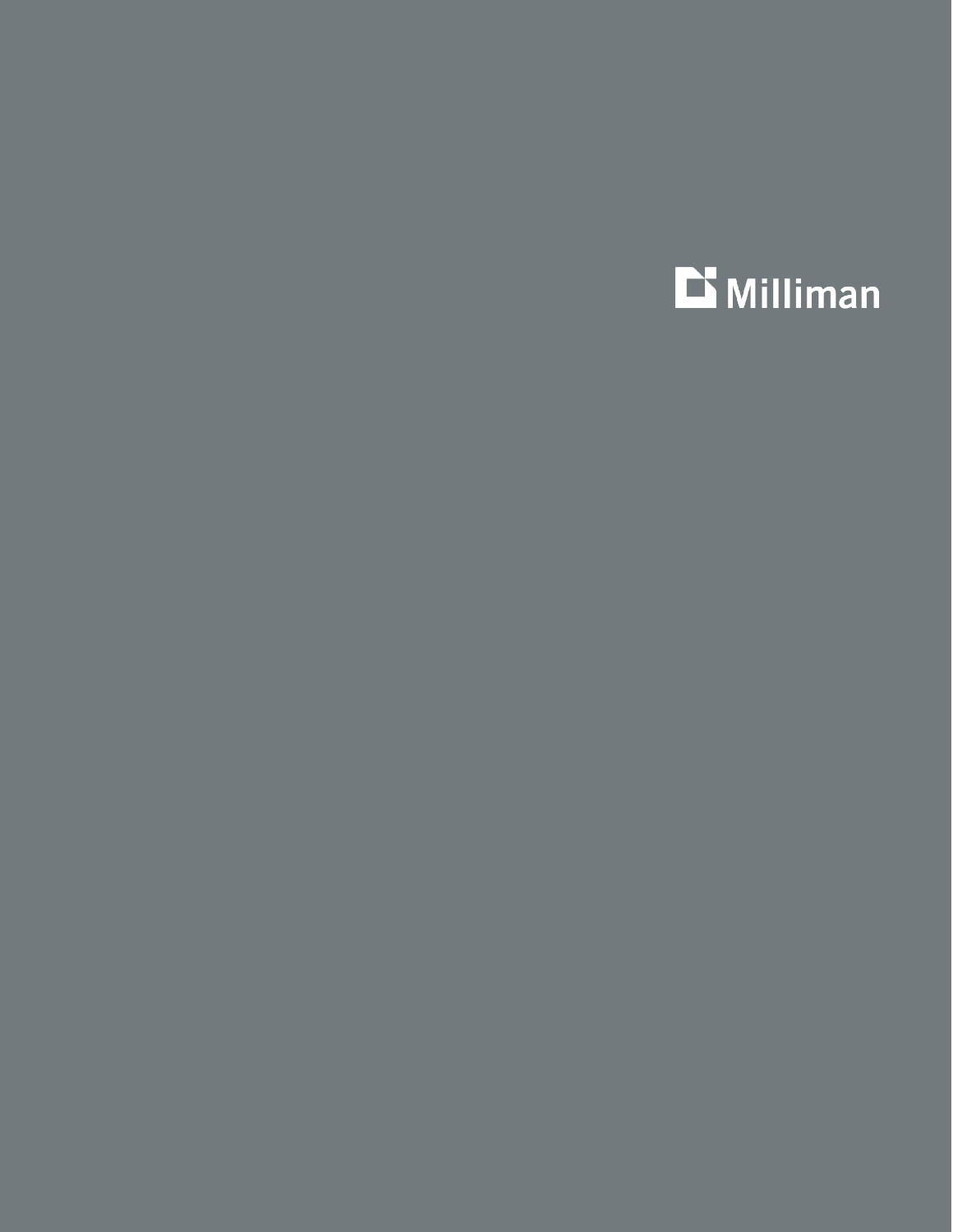## **Table of Contents**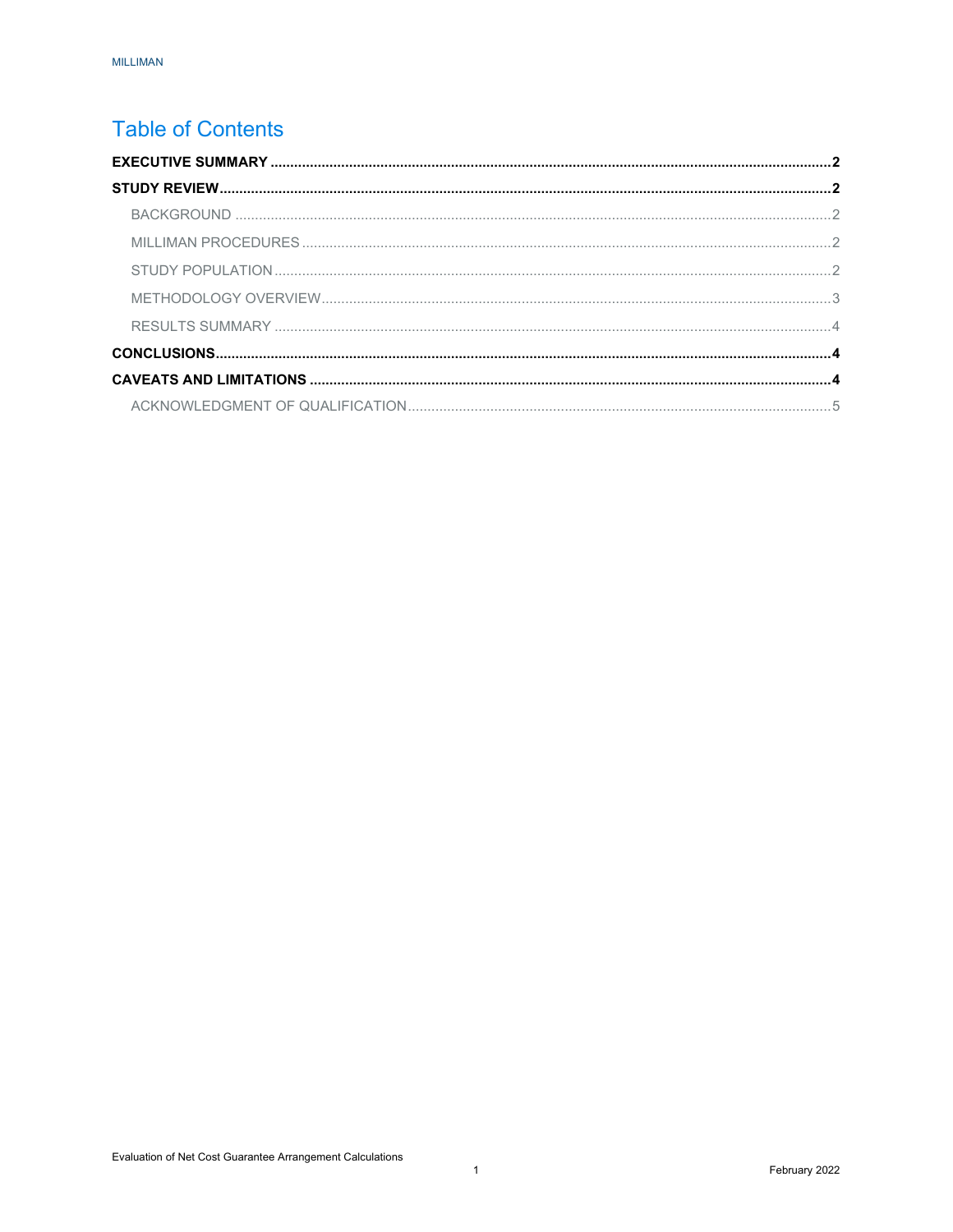## <span id="page-3-0"></span>Executive Summary

Abarca Health, LLC ("Abarca") engaged Milliman, Inc. ("Milliman") to perform an independent third-party evaluation of the process and calculation of its 2021 Net Cost Guarantee Arrangement ("Arrangement") with a health plan ("Plan"). The objective of the Arrangement is to guarantee that the Plan's per script drug costs will neither exceed nor fall below a set dollar amount annually, with the guaranteed amount increasing every additional year for three years per the mutually established contract. The Arrangement includes pass through, guaranteed pharmacy network rates and excludes only new specialty drugs and specialty drugs not on the formulary and with no utilization in 2020. Additionally, the Plan will pay a per member per month (PMPM) administrative fee to Abarca as part of this arrangement. According to Abarca, the Arrangement intends to add transparency and predictability to participants' drug claim cost per script by shifting the risk of unexpected drug mix and inflation onto Abarca as the pharmacy benefit manager (PBM) and leaving the participating party with only the overall utilization risk as well as having a straightforward method of reconciliation.

This report describes Milliman's independent review of Abarca's reconciliation process to provide an independent assessment of the actuarial appropriateness of the methodology and calculations. Based on our assessment of the reconciliation process, we conclude that Abarca's methodology and calculations as they relate to the Net Cost Guarantee Agreement contract with the participating party in review are actuarially appropriate.

## <span id="page-3-1"></span>Study Review

## <span id="page-3-2"></span>**BACKGROUND**

Based on our understanding of the contractual language provided by Abarca, Abarca will reconcile the net cost guarantee quarterly. Abarca will report all eligible utilization, as defined in the Agreement, including the number of adjusted claims, any groups or drugs excluded per the contract definitions, and the reconciliation payment calculation on a quarterly basis to the participating party established in the contract.

Eligible utilization is dependent upon contractual amendments determined at the beginning of contract period. Any exclusions will be determined by Abarca on a quarterly basis and thus the guarantee will be adjusted for any changes in eligibility.

The reconciliation calculation, per the Arrangement contract, is equal to the difference between the Total Gross Claim Cost per adjusted claim (i.e., sum of the Total Plan Paid and Patient Paid amounts) and the Guaranteed Net Drug Cost per adjusted claim. Multiplying by the number of Adjusted Claims will calculate the total Net Cost True-Up payment.

Further, if the actual net drug cost is below the guarantee, Abarca will retain all of the dollars below the guarantee. Since the target net drug cost is targeted to be the projected drug cost net of rebates, Abarca retains all manufacturer rebates to use to pay the reconciliation payment.

The objective of Milliman's review was to provide an independent assessment of the actuarial appropriateness of the methodology and calculations. We did not review the development of the Guaranteed Net Drug Cost per adjusted claim.

### <span id="page-3-3"></span>**MILLIMAN PROCEDURES**

To perform our independent evaluation, we first conducted a review of materials provided by Abarca describing the methodology for the arrangement. These materials included documents and Excel spreadsheets containing drug claims, Specialty Drug List (both included and excluded) per the contract with the participating party in review, and current year-to-date (YTD) Cost Summaries. A list of the files shared by Abarca can be found in the Caveats and Limitations section of this report.

## <span id="page-3-4"></span>**STUDY POPULATION**

Because Abarca has just begun entering into this agreement with health plans, the choice of population for our review was based on a single signed and active contractual agreement. Our review focused on only the methodology and calculations and not on the value of the Arrangement to the Plan. Future Net Cost Guarantee Agreements are expected to be contracted in a similar manner; however, reviewing additional contracts is outside the scope of this work. Additionally, our review focused only on the actuarial appropriateness of the net cost guarantee reconciliation. We did not review the contractual language for any other purpose.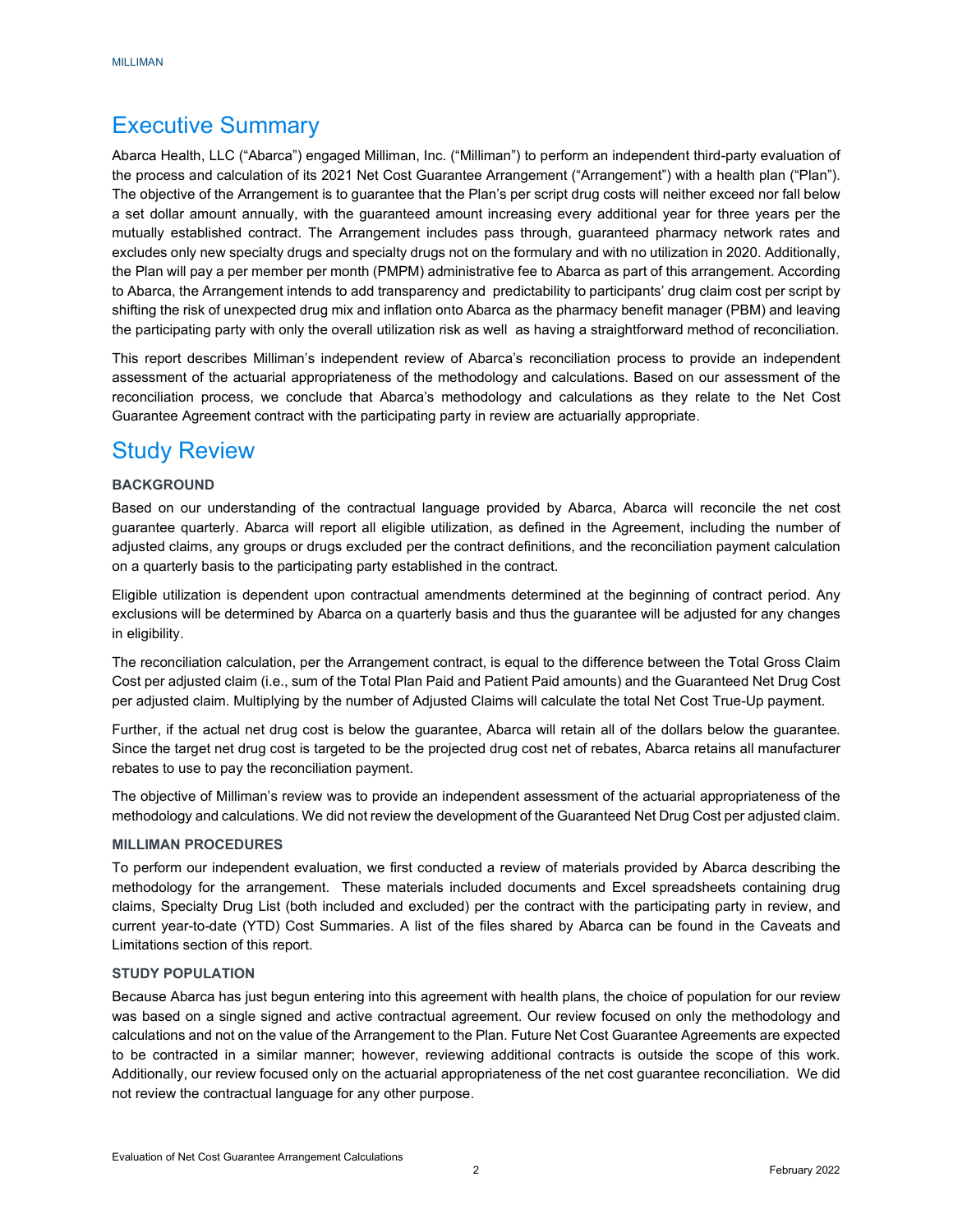## <span id="page-4-0"></span>**METHODOLOGY OVERVIEW**

To our understanding, the Net Cost True-Up payment is calculated by taking the total number of claims and the total allowed amount (i.e., Plan Paid + Patient Paid) and then adjusting these amounts based on exclusions in the contract.

Additionally, Abarca provided us with the applicable definition of "adjusted claims" which we have included below in Table 1. The purpose of the adjusted claims is to convert claims for longer days' supply into multiple scripts to put all of the claims on a similar basis. For example, a 40-day script will count as 1 claim and a 70 day script will count as 2 claims.

## **Table 1: Adjusted Claims Definition**

| Days' Supply      | Adj Claims |
|-------------------|------------|
| 0-44              | 1          |
| 45-74             | 2          |
| 75-104            | 3          |
| +30-day increment | +1         |

Our review began by processing 2021 incurred claims data provided through Q2. We then compared our total claim amounts to those reported by Abarca. We then independently reconciled adjusted claim counts and allowed dollars within 0.0% of the provided Abarca totals for this time period, as seen in Table 2 below. To our understanding, the small differences between our amounts and those reported by Abarca are due to timing of the data used in the analysis.

| <b>Table 2. Initial Data Reconciliation</b> |              |              |          |              |              |          |  |
|---------------------------------------------|--------------|--------------|----------|--------------|--------------|----------|--|
|                                             |              | $Q1 - 2021$  |          |              | $Q2 - 2021$  |          |  |
|                                             | Abarca       | Milliman     |          | Abarca       | Milliman     |          |  |
|                                             |              |              |          |              |              |          |  |
| <b>Total Adjusted Claims</b>                | 788056       | 788056       |          | 810805       | 810805       |          |  |
| <b>Total Allowed</b>                        | \$44.124.235 | \$44.124.735 | $0.00\%$ | \$41.991.081 | \$41,992,267 | $0.00\%$ |  |

As part of the Arrangement, there is a list of specialty drugs that are excluded from the net cost guarantee. In our next step we reviewed the drugs in the file "Excluded Specialty Drugs.xlsx" and identified these excluded claims within the Medical Claims data provided. Specialty drugs may be excluded for one of the following two reasons:

- "New specialty drugs"
- "Specialty drugs on formulary and no utilization in 2020"

In Q2 2021, only one drug was identified in the claims matching Abarca's exclusion list, which meets the second criteria and is summarized below in Table 3.

According to Abarca, this difference is the result of timing differences between the claim reporting and Abarca's Q2 reconciliation process. Abarca confirmed that this exclusion meets the criteria set out in the contractual language. Any difference, such as this, due to timing of the provided specialty exclusions list will be reconciled and addressed with the participating party in a later reconciliation payment. Abarca will need to clearly identify these excluded claims in a trueup reconciliation with the participating party.

| <b>Table 3. Summary of Excluded Claim Amounts</b> |           |          |  |
|---------------------------------------------------|-----------|----------|--|
| <b>Recognized Exclusions:</b>                     | Q1 - 2021 |          |  |
|                                                   | Milliman  | Milliman |  |
| <b>Excluded Claims</b>                            |           |          |  |
| Excluded Allowed                                  | \$0       | \$18,675 |  |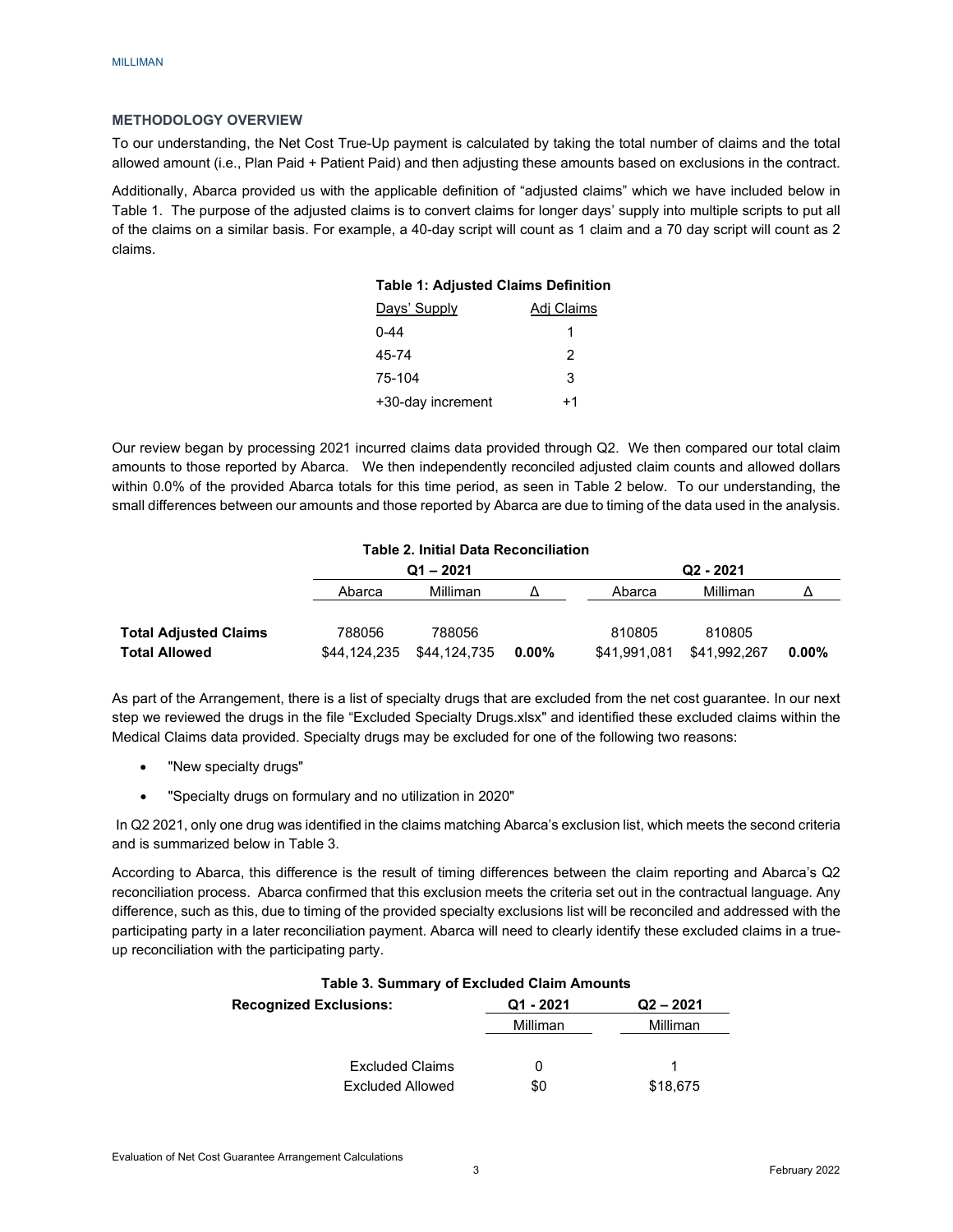After reconciling the total adjusted claims, we calculated the gross cost per adjusted claim. The gross cost per adjusted claim is equal to the total adjusted allowed cost divided by total number of adjusted claims. The 2021 guarantee per adjusted claim is \$48.22, as provided within the agreed upon on contract Amendment 9.

To finalize the quarterly net cost true-up reconciliation payment, we reviewed the difference between the gross cost per adjusted claim amount and the guarantee per adjusted claim amount multiplied by the total number of adjusted claims. The Milliman calculated reconciliation payment amount for Q1 2021 and Q2 2021 was within 1% of the provided Abarca reported payments provided in the "YTD Cost Guarantees Summary" file. Table 4 below shows true-up payments for Q1 2021 and Q2 2021.

|                                                                              | $Q1 - 2021$ |          |          | $Q2 - 2021$ |          |          |
|------------------------------------------------------------------------------|-------------|----------|----------|-------------|----------|----------|
|                                                                              | Abarca      | Milliman | Δ        | Abarca      | Milliman | Δ        |
| 2021 YTD Total Adjusted Experience                                           |             |          |          |             |          |          |
| <b>Total Adjusted Claims</b>                                                 | 788.056     | 788.056  |          | 810.805     | 810.804  |          |
| Gross Cost per Adjusted Claim                                                | \$55.99     | \$55.99  | $0.00\%$ | \$51.79     | \$51.77  | 0.04%    |
| <sup>1</sup> Less Guarantee per Adjusted Claim                               | \$48.22     | \$48.22  | $0.00\%$ | \$48.22     | \$48.22  | $0.00\%$ |
| <b>Reconciliation Payment Due per Adjusted</b><br>Claim                      | \$7.77      | \$7.77   | $-0.02%$ | \$3.57      | \$3.55   | 0.62%    |
| <sup>2</sup> Reconciliation Payment -Before Exclusions<br>per Adjusted Claim | \$7.77      | \$7.77   | $-0.02%$ | \$3.57      | \$3.57   | $-0.02%$ |

## **Table 4. Summary of Reconciliation Comparison**

## <span id="page-5-0"></span>**RESULTS SUMMARY**

As illustrated above, the only material difference between the Reconciliation payment amounts calculated by Abarca and Milliman is due to the specialty exclusion in Q2, which, as stated previously, Abarca will reconcile with the participating party in a later reconciliation. It is likely that the remaining difference of 0.02% in our independent reconciliation calculation differs from Abarca due to timing of claims processing and reporting. Therefore, we have concluded that Abarca's calculations as they relate to the Net Cost Guarantee contract with the Plan are actuarially appropriate.

## <span id="page-5-1"></span>**Conclusions**

We have reviewed the calculations used to generate the reconciliation payment due quarterly as part of the Net Cost Guarantee agreement between Abarca and the Plan. We agree that it is an appropriate methodology and that the calculations we reviewed from Abarca follow the prescribed methodology and are actuarially appropriate. We have also confirmed that the arrangement did allow the plan to cap its average per script drug cost at the targeted amount. In addition, based our review, we believe the arrangement provides transparency and predictability while including a straightforward methodology for reconciliation.

## <span id="page-5-2"></span>Caveats and Limitations

This Milliman report has been prepared for the specific purpose of assessing the calculation and process of Abarca's Net Cost Guarantee Reconciliation Program. This information may not be appropriate, and should not be used, for any other purpose. This work has been prepared for Abarca to share with third party stakeholders. Milliman does not intend to benefit or create a legal duty to any third party recipient of this work. This report may only be provided to other parties in whole. If Abarca intends to use all or part of this report in other materials that are distributed to third parties, Milliman

<span id="page-5-3"></span><sup>1</sup> Provided by Abarca and not reviewed by Milliman

<span id="page-5-4"></span><sup>2</sup> Includes claims that will be excluded but have not yet been excluded in Abarca's reconciliation.